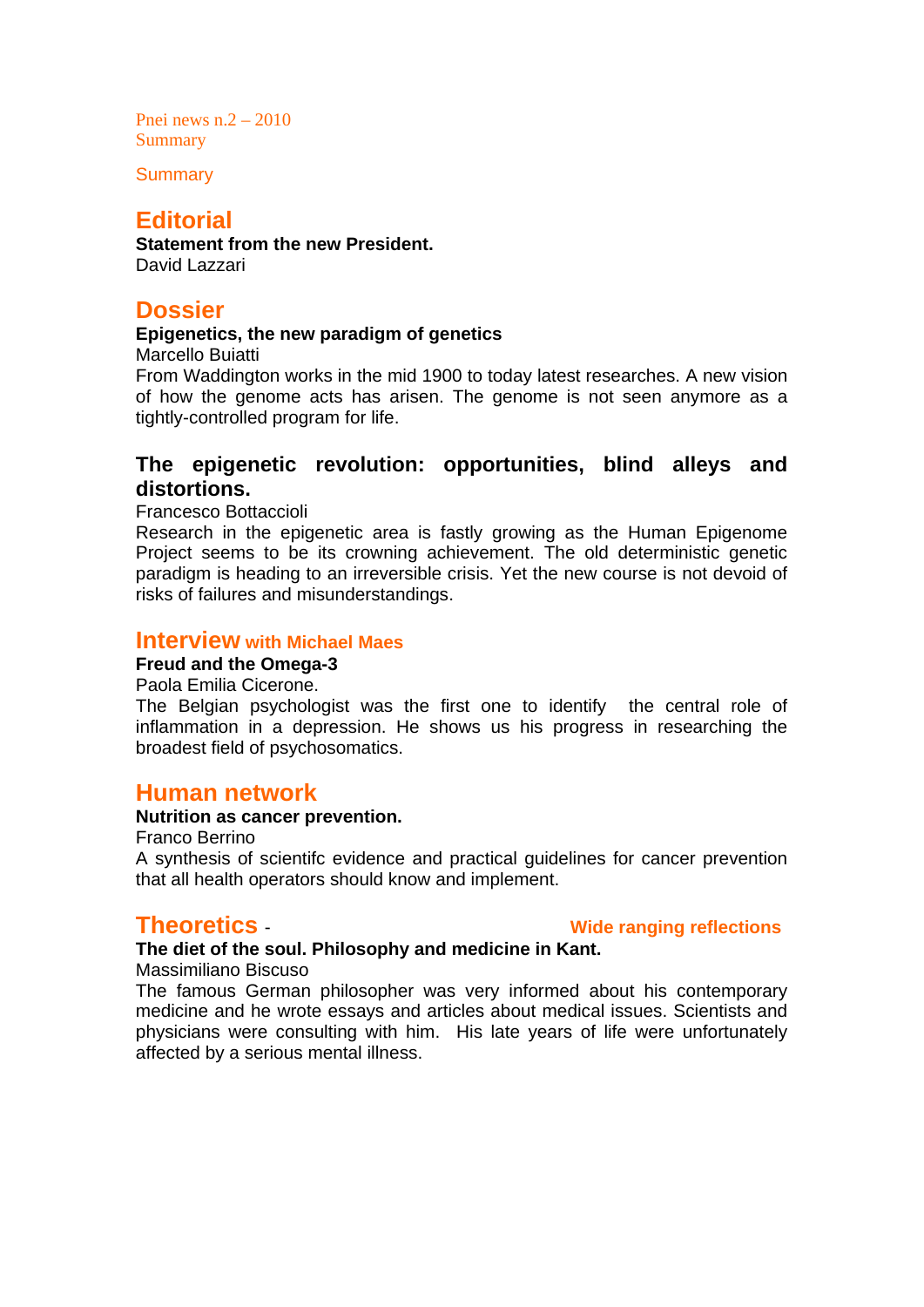Pnei news n.2 – 2010 Summary

# **Review**

**Polluted children – Traditional Chinese pediatry - Complexities in medicine - Philosophy for medicine.** 

## **News**

**Short news from scientific literature.**  Andrea Delbarba

# **Sipnei**

## **A think-tank connected to its territory.**

Raffaella Cardone e Monica Mambelli (psychologists and psychotherapists, responsible for the Romagna Sipnei section).

The birth and growth of a peculiar scientific association as our is.

## **Calendar**

**Events in the next months.**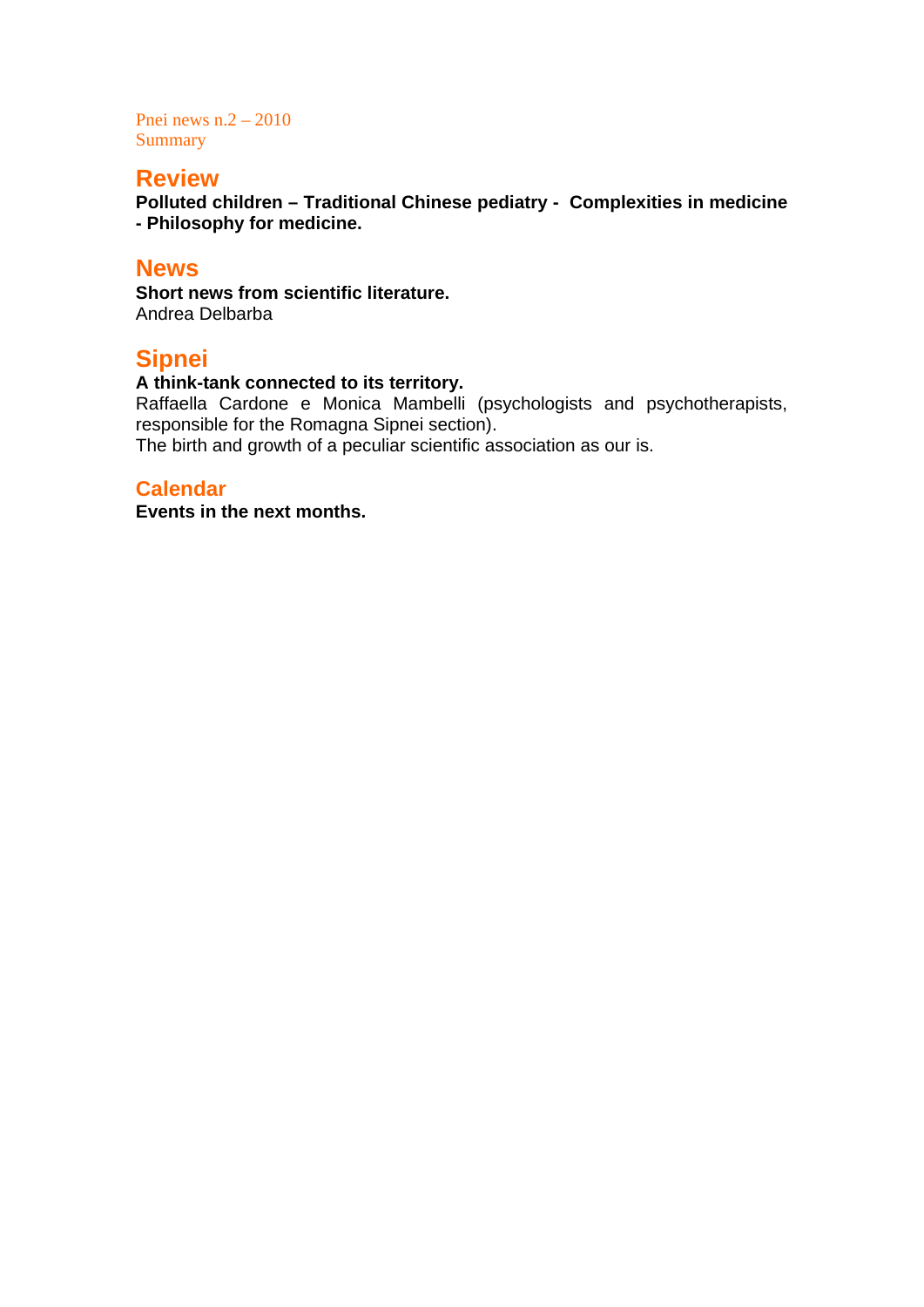Pnei news – nr.2 - 2010 Editorial

**Editorial** 

### **Statement from the new President**

Dear Members,

The Board has granted me the charge of President of our association. It is a great honour for me to take the chair of SIPNEI and I am planning to do my best to carry out my assignment. I believe SIPNEI represents a valuable asset for several reasons: it is a point where different disciplines and professions meet and collaborate with each others; it deepens and spreads innovative themes which are fundamental in order to gain a correct vision of health and disease; it embodies the idea of a secular science free from any kind of improper conditioning which are not relevant to a wise and serene investigation on evidences (which are per se partial and temporary as anything is in the long journey of knowledge).

PNEI frame shows us how important it is integrating different knowledge as nowadays this goal can not realistically be obtained under a single huge entity but requires instead a change in the way different professionals work together. Such cooperation is still inadequate and very difficult to achieve. What we need is sharing the knowledge on one side and on the other side acknowledging the different fields of professional competence.

With these clear goals in mind, PNEI can become a significant field for the popularization and exchange of those knowledge that will allow us to reach a common horizon and also integrating and enriching the specific professional competences within the PNEI's perspective.

The new paradigm proposed by PNEI sheds light on the deep interactions at all levels existing in an individual and between the individual and the context. It invites all the health and science professions to join into a common effort in order to promote the byopsychosocial model both in research and in practical life.

Health problems afflicting more and more the Western countries – starting from the main death causes to chronic and stress and environment-related diseases can not be tackled with the traditional point of view which proves itself to be partial and very little effective. They require instead significative cultural and organizational changes.

SIPNEI is still a very young association that is growing significantly. It has lot of potential to carry out a peculiar role to achieve all these goals. It is up to us to make this possible.

The first requirement is to maintain the existing friendly, respectful and clear working environment so that everyone can experience our Society as a welcoming common house.

I thank the Board – starting from our honorary President Francesco Bottaccioli – for the trust granted in me and all the Members for their support and the future cooperation they will be willing to provide me.

I 'd like to make a wish for our Society : may it continue to develop without losing its character, remain a place for listening and open exchange of ideas and